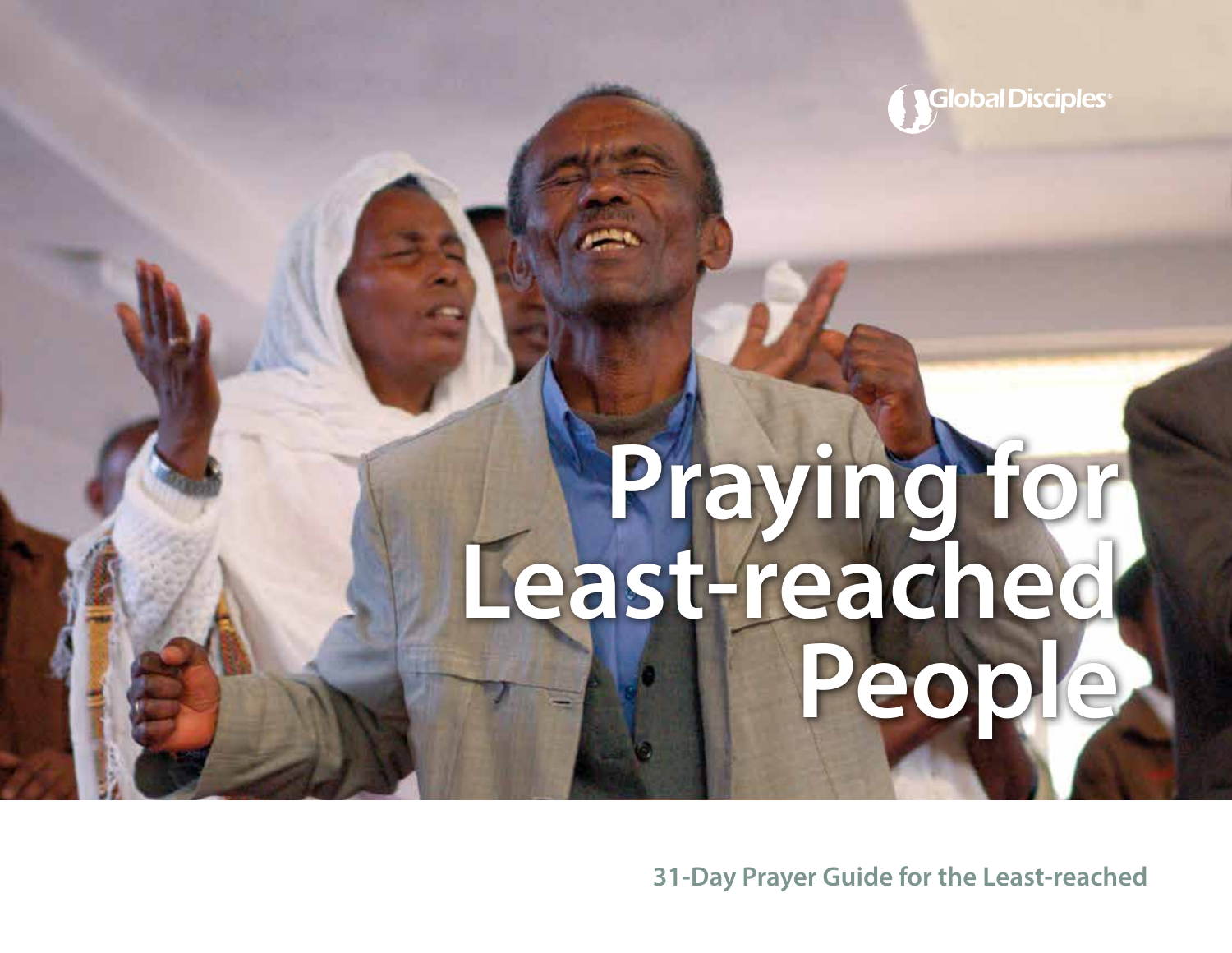# **Over 2 billion people have yet to hear the Gospel even once!**

**29% of the world's population** has never heard the Gospel in a way they can understand. Global Disciples refers to these people as "least-reached."

**Fewer than 10% of all missionaries** work among people groups least-reached with the Gospel.

**91% of those least-reached** live in areas that restrict Christian witness.

**More than 50%** of the world's leastreached people live in **China and India**.

**In 42 countries**, at least 50% of the population have never heard the Gospel.

# **What Can You Do to Reach the Least-reached?**

### **Pray**

Use this daily prayer guide to help you focus on the needs of least-reached peoples.

Find or develop a new group and pray together for least-reached peoples.

*Contact Global Disciples to receive prayer updates on efforts to reach the leastreached.*

## **Share**

Commit to becoming a global disciple who wants every person in your own community and among least-reached peoples to have an opportunity to hear the Good News and choose to believe and follow Jesus.

Become an advocate as you educate and encourage fellow believers to pray and support outreach to the leastreached.

Invite a Global Disciples staff person to share this mission with your church, Sunday school class, or small group.

 Countries where **at least 50%** of the population have never heard the Gospel

**Example 2 million or more people** have never heard the Gospel

**Countries where at least 50% of the population AND 12 million or more people** have never heard the Gospel

Source: Todd M. Johnson, ed. World Christian Database (Leiden/Boston: Brill, accessed June 2015)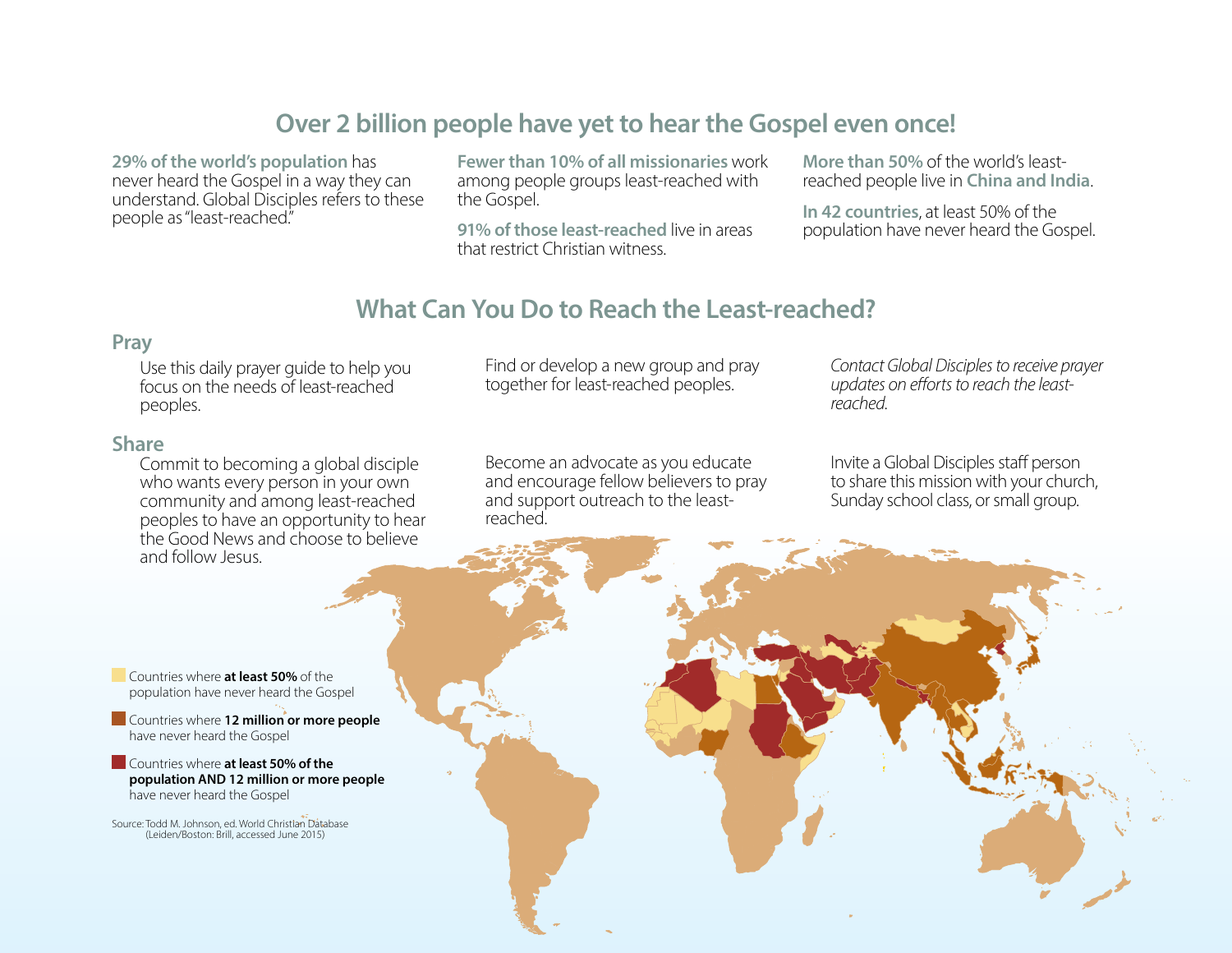| 31-Day Prayer Guide for the Least-reached                                                                                                                                                         |                                                                                                                                                                                |                                                                                                                                                                     |                                                                                                                                                           |                                                                                                                                                                                     |                                                                                                                                                                           |                                                                                                                                                                                                                   |  |  |  |
|---------------------------------------------------------------------------------------------------------------------------------------------------------------------------------------------------|--------------------------------------------------------------------------------------------------------------------------------------------------------------------------------|---------------------------------------------------------------------------------------------------------------------------------------------------------------------|-----------------------------------------------------------------------------------------------------------------------------------------------------------|-------------------------------------------------------------------------------------------------------------------------------------------------------------------------------------|---------------------------------------------------------------------------------------------------------------------------------------------------------------------------|-------------------------------------------------------------------------------------------------------------------------------------------------------------------------------------------------------------------|--|--|--|
| Pray that God's<br>Light would<br>expose and<br>expel the powers<br>of darkness<br>seeking to keep<br>the least-reached<br>from the knowl-<br>edge of God.<br>2 Corinthians 4:6                   | $\overline{\mathbf{2}}$<br>Ask God to give<br>you a heart of<br>compassion<br>for those who<br>have yet to hear<br>the Gospel.<br>Matthew 9:36-37                              | 3<br>Pray that the<br>least-reached will<br>be disillusioned<br>with false gods<br>and search for<br>Truth.<br>Psalm 96:5:<br>1 Kings 18;<br>Isaiah $\bar{5}$ 5:1-3 | 4<br>Pray that the<br>conscience<br>of each individual<br>would be<br>sensitized to<br>their need for<br>salvation.<br>Romans 1:20;<br>Acts 2:37          | 5<br>Pray for a<br>revelation of<br>God's love to<br>shatter strong-<br>holds of fear<br>holding people<br>captive to<br>demonic powers.<br>1 John 4:18                             | 6<br>Ask God to pour<br>out His power<br>through dreams,<br>visions, miracles,<br>His Word, and<br>other believers,<br>so people will<br>find Christ.<br>Acts 2:17-21; 10 | 7<br>Pray for more<br>followers of<br>Jesus to eagerly<br>take the Good<br>News to those<br>who have never<br>heard.<br>Matthew 9:37-38;<br>Romans 15:20                                                          |  |  |  |
| 8<br>Ask God to<br>remove spiritual<br>blindness from<br>people of in-<br>fluence among<br>those who have<br>yet to hear the<br>Gospel.<br>Acts 17:12                                             | 9<br>Pray for spiritual<br>growth and<br>grounding in<br>God's Word for<br>'secret believers'<br>facing opposition<br>and isolation.<br>Colossians 1:23:<br>1 Peter 5:9        | 10<br>Pray for entire<br>households to<br>turn to Jesus and<br>receive salvation.<br>John 4:53:<br>Acts 11:13-14; 16:15                                             | Pray for strategies<br>and open doors<br>for mission<br>workers to enter<br>nations and share<br>the Gospel.<br>Colossians 4:3-6                          | 12<br>Ask God to give<br>boldness and<br>divine favor<br>to indigenous<br>believers as they<br>share their faith<br>with those who<br>have yet to hear<br>the Gospel.<br>Philemon 6 | 13<br>Ask God to<br>release His Spirit<br>to bring a heart<br>revelation regard-<br>ing sin, righ-<br>teousness, and<br>judgment.<br>John 16:8-11                         | 14<br>Ask God to<br>show you what<br>financial commit-<br>ments He wants<br>you to make to<br>enable workers<br>to go to least-<br>reached places.<br>Romans 10:15;<br>1 Corinthians 16:1-2;<br>2 Corinthians 8-9 |  |  |  |
| 15<br>Pray that mission<br>workers among<br>least-reached<br>peoples would<br>be sustained by<br>God's protection,<br>anointing, unity,<br>and intimacy<br>with Him.<br>Psalm 91:<br>John 15:1-17 | 16<br>Pray for souls<br>to be taken as<br>plunder from the<br>Enemy, resulting<br>in abundant<br>spiritual harvest<br>among least-<br>reached people.<br>Isaiah 49:24-25: 45:3 | 17<br>Pray for God's<br>power and<br>boldness for<br>believers who<br>face persecution<br>for their faith.<br>Acts 4:29-30                                          | 18<br>Ask God to<br>increase a desire<br>among His<br>global Church to<br>pray, give, and<br>go so the least-<br>reached might<br>hear.<br>Romans 10:14-1 | 19<br>Pray for the sal-<br>vation of political<br>and religious<br>leaders among<br>least-reached<br>people.<br>1 Timothy 2:1-4                                                     | 20<br>Pray that disciple-<br>makers would<br>have discern-<br>ment from the<br>Spirit and God's<br>Word in handling<br>cultural and<br>spiritual issues.<br>Acts 15:1-29  | 21<br>Ask God to<br>pour out the<br>revelation that<br>salvation comes<br>through Jesus<br>alone.<br>Acts. 4:12                                                                                                   |  |  |  |